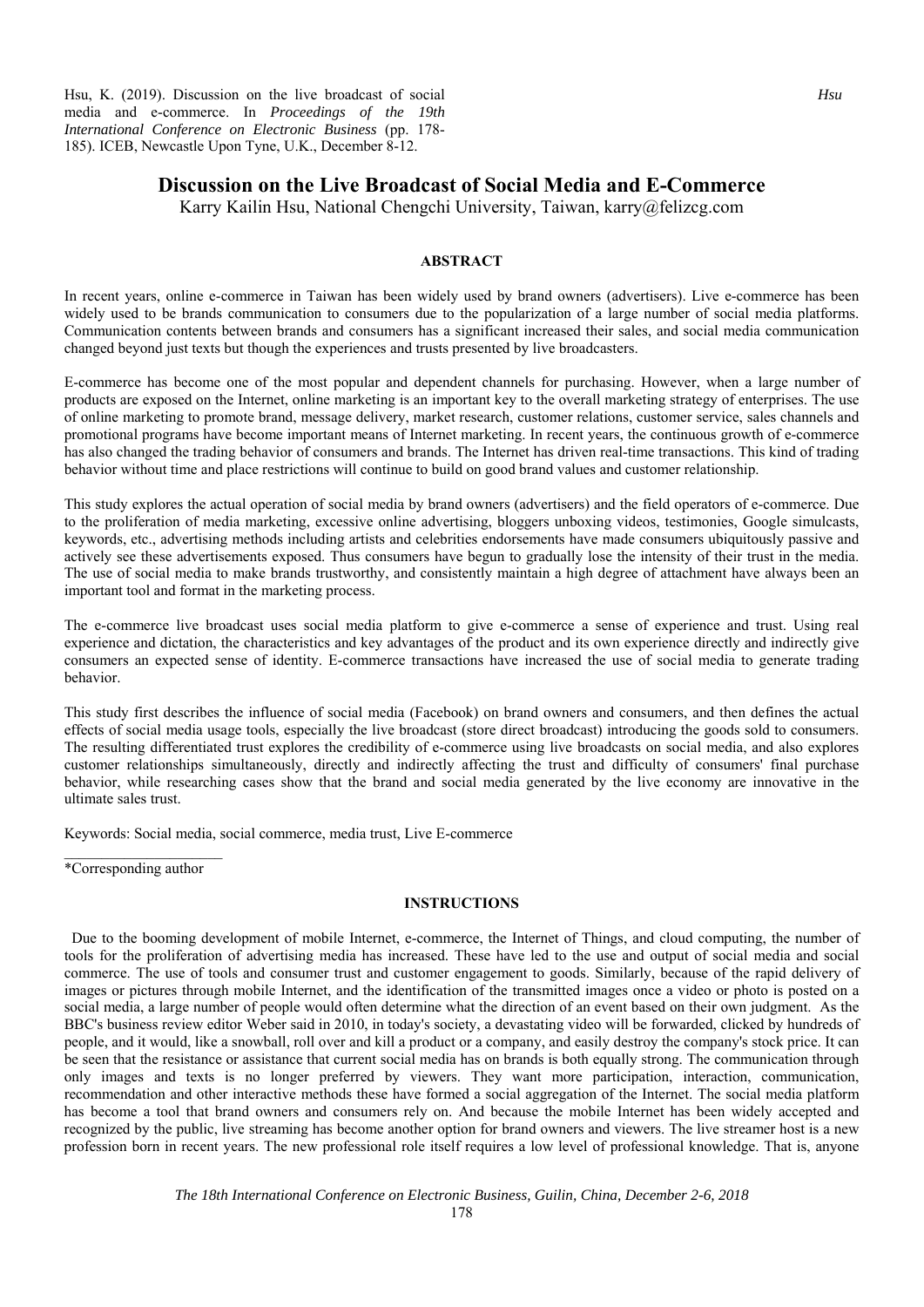who has an FB account or an app and website platform with live broadcast functions can do so, they can began to operate their own live broadcast market. However, what kind of mentality do Taiwanese netizens face with the content of live broadcast? When choosing a live broadcaster to promote their own products, how do brands choose to operate a live broadcast platform and what problems would they face in the process? Would the popularity of the live streamer host generate uncertain traffic due to his/her popularity, and what factors would help generate high-interaction, high-purchasing power netizens, etc.

### **Research Motivation**

We chose FaceBook, which is currently the most commonly used social media by brand owners and consumers in Taiwan, as the basis for setting up a live broadcast platform, exploring brand positioning, and looking for a classification of Taiwanese consumers who are interested in the main live broadcast products. At the same time, when the store merchants on the e-store platform uses "live broadcast" as a marketing diffusion tool in advertising marketing, what is the special "webcast and traffic accumulation" context we can identify, in order to propose a relatively feasible live broadcast positioning design and marketing promotion mechanism. There are three main purposes for this study:

### 1. Contextual insights between broadcaster viewers and hosts

Aiming at the Taiwan market, the categories of live broadcasters and live broadcast e-commerce platforms netizens are concerned, and what brands care for media diffusion capabilities of live broadcasts, and studying from the contours of different ethnic groups, images of woman, celebrities, and influencers etc., we observed that netizens have greatly changed their live streaming viewing options. A reference from InsightXplorer, a market research company, from a total of 627 valid samples collected from April 27th to May 2nd, 2017. The types of programs people watch are leisure life, including cooking, Food and chatting (46.6%), followed by 38.3% for variety entertainment, and the remaining 34.4% for music or performance playback. (Source: InsightXplorer Interview "What do Taiwanese live streaming netizens watch? ") From the above information, it can be seen that when watching live broadcasts, men still prefer news, sports, and games, while women prefer casual lifestyles such as cooking, food, gossip, skin-care, chatting, and horoscope, these are their higher preferences. Of course, there is also a very prosperous way of selling which is the live broadcast auction. In recent years, live broadcast auction market has won over beautiful webcast hosts. Instead, a host that is knowledgable of the goods to be sold, has been referred to as "the know-it-all" about the product. He/she is not necessarily a handsome guy or a beautiful woman, but must be a master with in-depth understanding of the product. Introducing the products either with deep knowledge or through stories, it builds a strong connection between consumers and the product sold on live broadcasts.

#### 2. Exploring the demand for live broadcast services on social media

In the past, people share products through their own daily life experiences on social media, there were less real-time broadcasts for viewers to watch or agree on certain products. In the past, even Youtubers are "followed" in order to watch their videos. However, while behaviors are changed from "following" to "real-time interaction," and the cluster effect that was originally on social media, the e-store business platforms should think about how to build stronger connection and trust between the live stream host and the product. More importantly is how to start from the context of consumers' purchase behavior on social media. Thinking about the design of live broadcast contents of the store and the role of the "live broadcast host" would be another issue that need attention.

#### **3.** The design and brand advertising of the e-commerce company itself and its marketing channel.

In the past, advertising methods such as promotion, free shipping, and diversified products were generally used as the main communication mode to consumers on online e-commerce platforms. However, in the digital age, more and more users use active push and pull methods to place products on the e-commerce platform to the mobile phones or computers that consumers are watching, but they neglected the fact that contemporary communication model of people has changed. More consumers care about communicating the experiences in real time. Live broadcast host introducing directly the products and writes the unboxing text have already become a marketing method that e-commerce platforms must operate. The brand awareness of the e-stores themselves is also an important issue that should never be ignored. In addition for e-store platforms to introducing brands through products, would there be any other possibilities for innovative marketing design and experience? This is another topic to be explored in this research.

In summary, this study intends to study the innovativeness of brands, and the trust generated on social media by the live broadcast economy in the final sales of the product from the user's perspective. Investigating the consumer's business behavior context on live broadcasts, and propose innovative business models for products and services. The following describes the literature review, and preliminary research findings.

#### **LITERATURE REVIEW**

The range of online media can be very large, and the tools used are very wide. Since the current network technology can track how loyal consumers browse various products on the Internet, in this way, manufacturers will also be clear and understand the needs of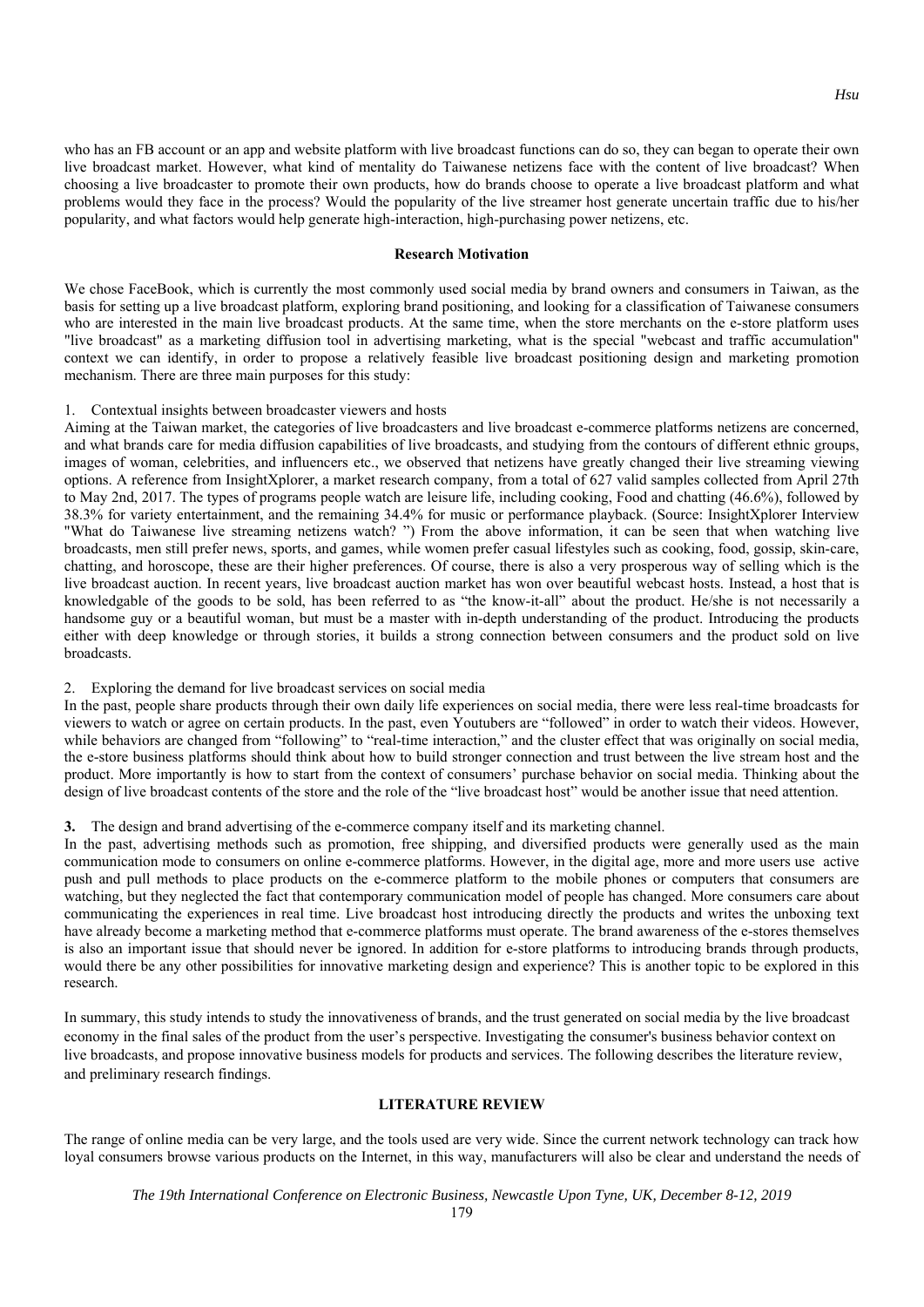consumption, understand the demand, in order to accurately deliver the advertising marketing that consumers need. At the same time, because the Internet can be used to set up personalized marketing, by consuming the factors that have common characteristics or needs, it will gather the same interest, or a group of consumers of the same type, through their interaction on the Internet and quickly feedback to the operators, allowing a very accurate push of digital marketing. Such a precise delivery method, allows consumers to have a long-term information exchange relationship with the manufacturer and the environment.

In addition to accurate placement or repetitive placement on viewers' web pages, another important aspect is interaction, the realistic feeling consumers need, and the direct dialogue. The sense of reality is an important part of online marketing, so that consumers have a high degree of engagement, no longer "over packing," but realistic experience and sharing.

Therefore, the effects of commodities on consumers' digital marketing are the subject of research. This chapter will focus on media rich theoretical perspectives, AIDA models, AISAS model theory, experience marketing, consumer satisfaction and loyalty, and consumer purchasing decisions. Relevant theory review of advertising effectiveness, online advertising metrics, Ogilvy & Mather 360 degree brand stewardship, related literature discussion, as the basis for the establishment of follow-up research structure.

# 1. Media Richness Theory

It refers to the ability of communication and contact. The media has an important role in transmitting information. Different media will have different communication skills. The rich media can get different heigh or low according to the number of feedback, language diversity, multiple clues and personal attention (Daft, R.L. & Lengel, R.H. (1984). If such information is fast in understanding, we regard it as rich, and its contrary would be a less rich media. Media richness theory believes that the purpose of organizing information processing is to reduce uncertainty and equivocality. These two directions can be used to explain the media nature of different information technologies. Since the Internet itself exists in a virtual space, and the tourism goods themselves are a purchase item that cannot be seen, it is necessary to collect and compare information through more online media, commodity information, EDM, youtube video, online news, etc., which are loyal to consumers, provide consumers with different levels of richness. Many studies have found that digital marketing of a large amount of multimedia content, using a large number of customer interactions, text, pictures, animation, images, virtual reality, actual use of experience and other information, so that the media richness increases, but also allows consumers to have more judgment and recognition ability to improve the credibility of digital marketing information.

#### 2. Experiential Marketing

Experiential marketing is now a marketing tactic that consumers think is necessary. The best representative is Bernd Schmitt (1999), who mentioned in his book (Experiential Marketing) that the concept of experiencing marketing is after observing or participating in an event, individual customers feel certain stimuli and have engines to generate thinking identity or consumer behavior. The experience must focus on how to make customers feel through the senses, emotions, thinking, and action. Products and services are linked. Get a unique experience, this unique personal experience, create and satisfy consumers' deeper consumer desires and sympathy. The five forms of Experiential Marketing: sensory experiential marketing, emotional experiential marketing, thinking mode experiential marketing, mobile experiential marketing, and connection experiential marketing.

#### 3. Consumer Behavior

Advertising marketing will allow consumers to generate a series of psychological reactions because of the messages, images, and graphics that are transmitted, as summarized by international marketing expert Heinz M Goldmann, who has an important formula in western marketing knowledge, the Attention and Interest and Desired and Memory and Action (AIDMA) model, which shows the attention, understanding, memory, acceptance, and learning awareness of the consumer's exposure to marketing advertising messages (Howland, Kelley & Janis, 1954). At the same time, because consumers' attitude towards products is trust, persistence, and willingness to purchase, these reactions can be explained by the AIDMA model: this formula can focus on consumers' access to advertisements, pictures, images, messages, etc., until the completion of the complete purchase behavior.

- Awareness: Awareness, as consumers receive the acceptance of advertising marketing, gradually realized that the brand and the object description, display, text, promotion, story marketing, identity, let consumers generate a series of psychological reactions, and begin to pay attention to the goods.
- Interest: Interests are generated. After receiving the advertisement marketing media, the readers will pass the message and attract consumers' attention. They will begin to have interest because of the key words, diagrams and behaviors in the message. Consumer interest is generated, in part, the message is conveyed as a whole to understand proposition, selling and Unique, and the rationality and sensibility in the product or service commodity or the moral appeal. The consumer begins to generate interest, but from a psychological point of view, it must be said that the psychological factors that are of interest are included in the consumer's purchase of the goods and their own interests.
- Desire: Interest and desire are sometimes just a line apart. Consumers have desires must be because the function of goods solves or satisfies consumer's needs. Once marketing advertisements generates desire in every consumer, the success rate will be strengthened.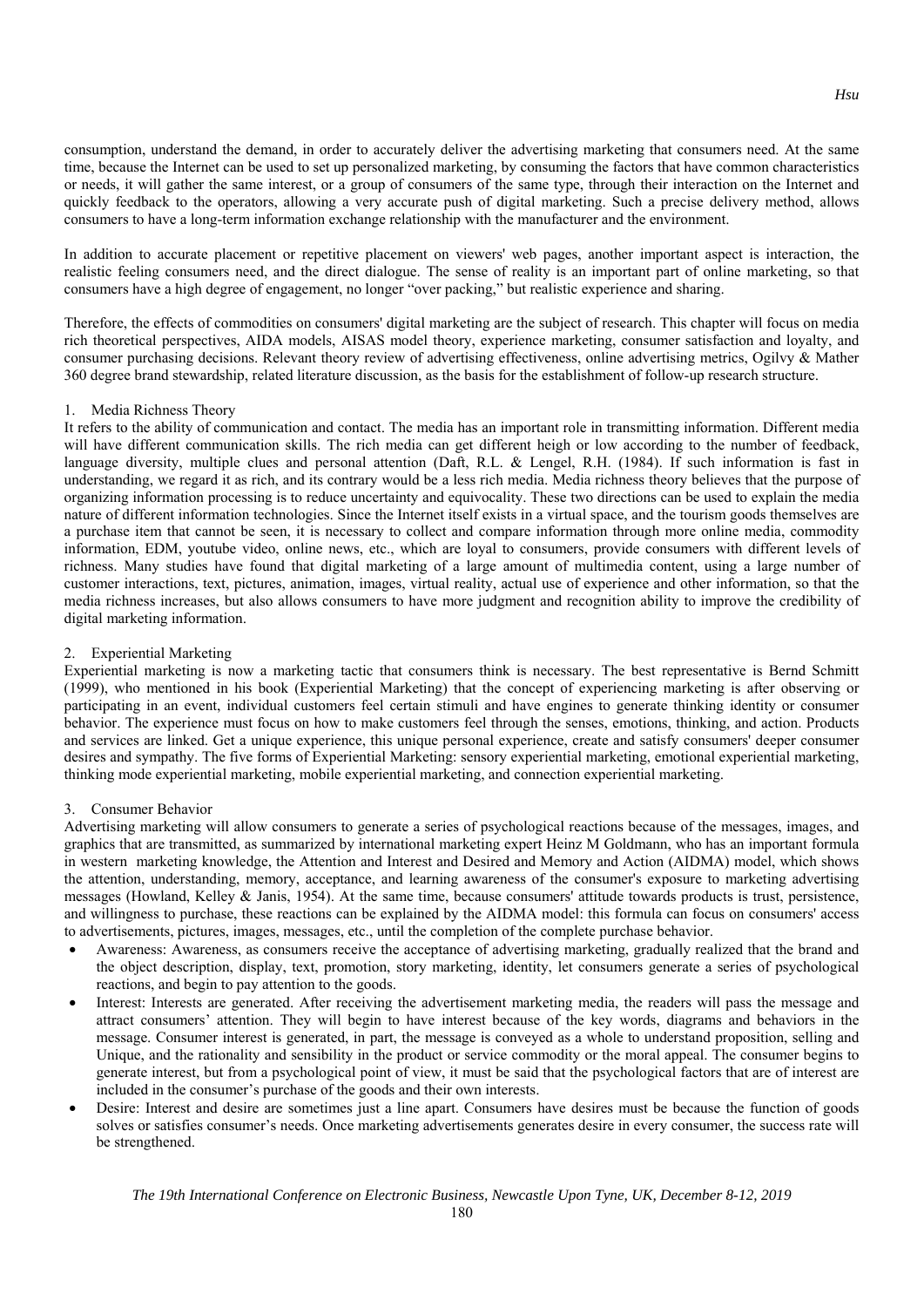- Memory: Leaving memories. Apart from seeing the goods and understand the goods, there's nothing more than the memory before the purchase. The memory of goods will also be the entry point for consumers to identify with the brand, and take as a higher brand awareness position.
- Action: In addition to the psychological factors aforementioned, it is followed by execution and decision to purchase. However, before the action, the overall marketing will still force the final consumption. The incentives for consumers to act immediately, such as limited edition, time limit sales, discount volume, and membership, are all actions that need to be pushes in the final action.

The advantage of marketing is that it allows consumers to make purchase decisions without letting consumers pay attention to the AIDMA (attention, interest, desire, memory, and four steps of actions.) Consumer behavior is based on the fact that advertising marketing grasps the interest of the audiovisual public and provokes desire to achieve action (Kotler, P. 2002)

With the consumption habits of Internet and wireless applications, consumers have made great changes in their daily life shopping. Relatively, they have changed the traditional AIDMA to the current AISAS. Two of them are changed by digital marketing, S-SEARCH and S- SHARE. In addition to searching for products, consumers will also share them with others. Because of the use of AI on the technical Internet, it is possible to track the products that consumers have read, searched, and viewed. The Internet will allow consumers continue to deliver more or similar ads to consumers while watching other products or collecting information. However, consumers may not have to go through the AISAS model in order to purchase goods or services. Because different products will also make consumers have different combined reactions.

# 4. Ogilvy & Mather 360 Degree Brand Stewardship

Brand management is the most important part of the business behind each product. Ogilvy & Mather proposed the brand management thinking of Brand Stewardship in the 20th century. This is a way to transform consumers' feelings about products to a relationship between consumers and brands. The so-called 360 Degree Brand Stewardship is to study the multi-faceted relationship between customers and brands. This includes how consumers approach the brand, consumer experience, a consumer's feelings, consumers' ideas and attitudes, and consumer needs and desires. After these relationships between a consumer and a brand begin, it is better to know whether there is a correct contact, communication and acquisition, to make the information richer, and the relative brand equity must also increase the position of efforts in the heart of consumption. Product itself, reputation, customer relationship, sales comfort, visual identity and overall image. The process of the Ogilvy & Mather 360 Degree Brand Stewardship can be divided into:

- Information Gathering: This is a preliminary health check for the product, understanding the internal and external state, which includes product details, consumer relations, competition and the environment.
- Brand Audit: Brand audit can be said to be a kind of market research, that is, products from the perspective of consumers. Whether it is a positive or negative response, it is the product's own feelings, impressions, contacts, opinions, memories, expectations. Factors such as satisfaction, criticism and disappointment will be the true feelings of consumers on products.
- The Brand Probe: The brand team must thoroughly and objectively see the problem of brand weight, with a broad sample of the brand including loyal consumers, customer representatives, customer brand groups, agent brand groups, and executive activities/promotions/packaging, etc. Representatives participate together. The most important goal is to explore the consumer's attitude towards the brand, the brand's attitude towards the consumer, identify the key attitudes in this relationship, and identify and try to find all the negative points/disadvantages/focuses on the product, in-depth perspective and answer.
- The Brand PrintTM: When the brand team truly knows a brand and completes the brand test, it can start to enter the so-called Brand PrintTM. Understand and find the core truths and spirits. From the perspective of learning only the lake, look for the highlights of the brand test. It may just be a sentence or two, or a paragraph or two, but it will allow consumers to see the brand's characteristics in depth and truth. In contrast, such a feature is definitely not fictitious, it must be the product that precipitated in the previous process.
- How to use the Brand PrintTM: Brand PrintTM is a clear road indication for agents or customers to develop the entire brand marketing plan. Such a clear road direction avoids excessive fantasy and personal subjective thinking.
- The Brand Check: This is a simple process of reflection. When the brand achieves marketing or brand positioning and spreads to consumption according to the above process, it must make an introspective review action at a certain time, and can properly maintain the most authentic relationship between the consumer and the brand.

Not every brand can have funds or enough people to do a full body test, but such a 360-degree brand examination will give operators a deeper sense of direction and thinking about their brands and products. In the direction of subsequent marketing, it is not too far from the consumer's true feelings about the brand.

5. Relevant Theory of Advertising Influence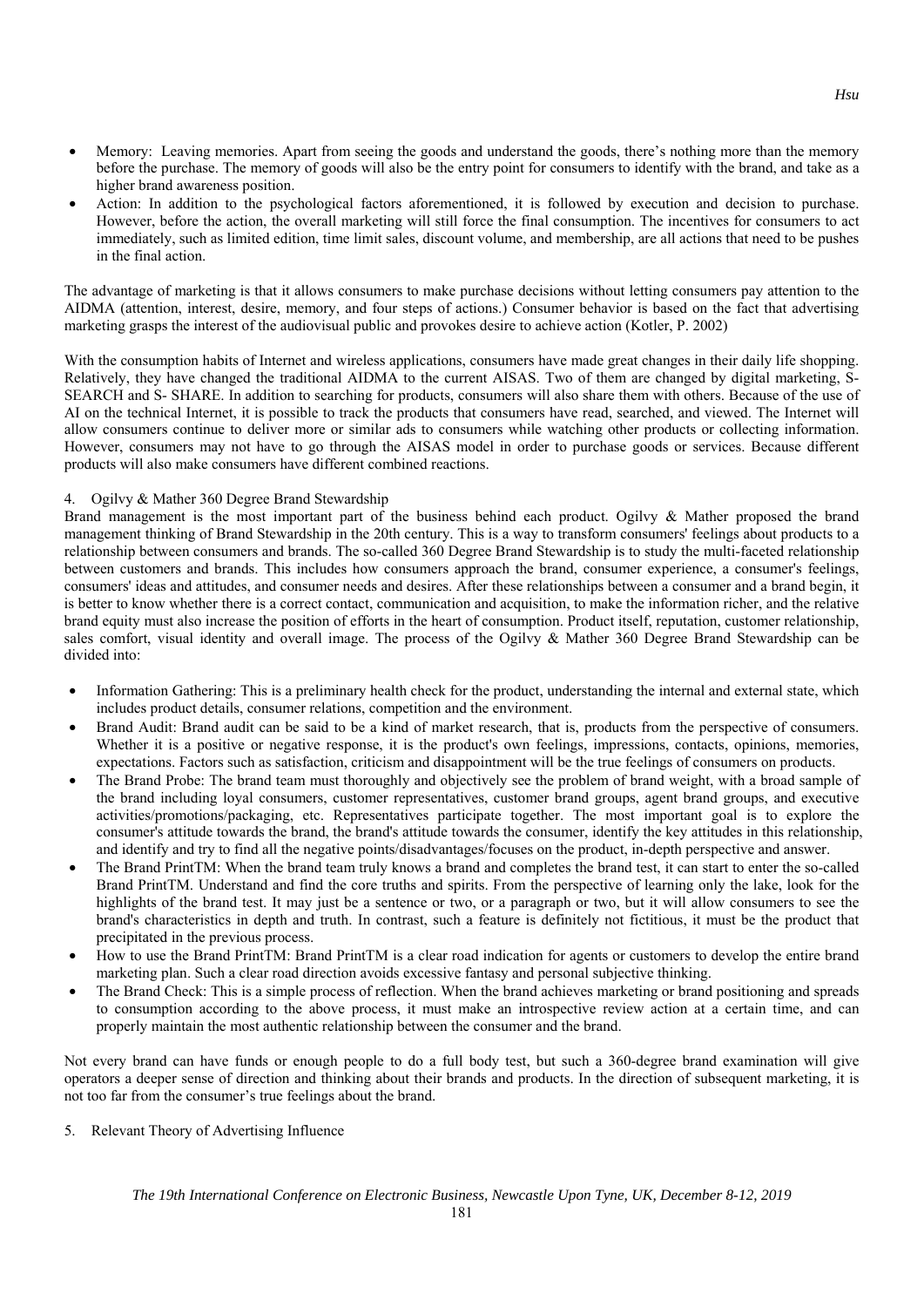Regardless of the traditional media, digital marketing model, advertising exists in a tool for communication between brands and consumers. At all stages of advertising, consumers are ultimately hoping to achieve or enhance the consumption of brands, goods and services, positioning, and final purchase behavior. To make consumers feel the final product, brand or service, after all, it is inseparable from Cognition, Affect and Behavior. Such an attitude proposed by Mitchell and Olsen (1981) and Shimp ( 1981), explaining the importance of the Aad structure, using Aad and other advertising effects as a measure, after such a causal relationship affects the brand attitude (Ab) and the intention to buy the brand (PI), the consumer begins to accept the brand, psychological factors such as identity, rejection, etc.

Recently, six scholars Ephron, Harvey, Maroney, Moran, Spaeth, and Brandon collaborated on the media model measured by the Advertising Research Foundation (ARF) in the United States. These eight stages are: the Vehicle Distribution and the Vehicle Exposure. , Advertising Exposure, Advertising Attentiveness, Advertising Communication, Advertising Persuasion, Advertising Response, and Sales Response. ARF uses the mutual or individual performance as a starting point. The latter is the psychological reaction of consumers when they face advertising, and the interaction factors after real purchase.

#### 6. Online Advertising Metrics

As the overall media platform moves to the Internet, digital marketing added more metrics, traffic, visits, average time of stay, repeatability, reach, ad exposures, ad search, click, download, share, and returning rate in its analysis. These are all communicating with consumers on digital marketing and collecting or using consumer approval to achieve secondary or repetitive marketing. The ultimate goal of this numeric digital marketing is to accumulate means of brand recognition of positive and negative numbers. This number can be extended to the brand to clearly understand consumer's buying needs, hobbies, trajectories and loyalty.( Wu, H. 2015 )

### 7. Live Streaming

The online live broadcast started from live broadcasting video games. When viewers accepted it more and more, it gradually shifted to expand into the commercial market. Due to the needs of the store operators, the live broadcast contents in Taiwan has changed from sharing personal life stories to a complete business purpose now. The market size has also grown rapidly from NT\$ 500 million in 2014 to more than NT\$ 12 billion in 2017. To understand the channels netizens use to obtain shopping information, the survey of the Market Intelligence & Consulting Institute (MIC) has shown that the top five channels for obtaining shopping information are: shopping websites (54.9%), Google search (40.3%), Facebook (24.3%), price comparison engine (22.5%) and relatives and friends (16.9%). Although LINE did not enter the top five, the proportion increased from 12.3% in 2017 to 15.8% in 2018. For the first time, the communication power surpassed portal sites (14.2%), EDM (12.6%), and TV advertisements (12.4%). Senior industry analyst Zhang Xiaoqi pointed out that the improvement of LINE ranking is mainly due to the active development of various marketing guide services in recent years. (Source: MIC, Market Intelligence & Consulting Institute.) The live streaming itself has the advantages of the Internet: there are no time and space restrictions; one can freely decide whether to watch or not; it is rich in content, interactive, and no geographical restriction. The tools often used in marketing in the beginning were product release commentary, conferences, instant news delivery, unboxing texts, etc. These were originally broadcasted in a single communication mode to the chat blocks currently available on live broadcast platforms. These chat blocks would provide users a space to express with words and emojis to strengthen their sense of belonging and grouping. At the same time, because live videos will continue remain on the platform, these would create two to three marketing spreads, which effectively extends the time that live broadcasts are viewed, and also exerted the maximum value of transmitting the message. At the same time, in response to netizens' preference for live broadcasts, MIC conducted a survey regarding Taiwanese netizens watching live broadcasts. It was found that among the netizens who have used live broadcasts, 71.6% preferred Facebook as the main viewing platform, followed by Youtube ( 55.2%) , 17 Live (19.5%) , Instagram (15.6%) , and Live.me (10.2%), and so on. The top five reasons for netizens to consider the live broadcast platform or software are "more free contents (47.7%)", "friendly user interface (36.5%)", "multiple program types (28.2%)", "multiple interactive methods (20.4%) ) " , and " has more influencers (18.8%) ". In terms of the number of viewers of the live webcast, most people watch it from 17:00 to 24:00, that is in the evening to late night. The time spent on watching live broadcasts falls between 30 minutes to 2 hours.

# 8. Live Streamer

An online streamer, also known as a live streamer, internet streamer, or streamer, according to Wikipedia, is a person who broadcasts themselves online through a live stream or pre-recorded video. Such a popular career born in the booming industry of live broadcast culture, the technology of audio and video streaming provided a perfect stage for live broadcasters, using simple tools and software to easily become a live streamer, and has a remarkable growth. ( Xie Chengfu 2018)

The success of the live streamer depends on the popularity of the streamer him/herself and the characteristics. Such personal characteristics includes emotional, professional, and game-type topics, which can be turned into a topic while live streamers broadcasts. As the number fans increases, the influence on the Internet will also increase.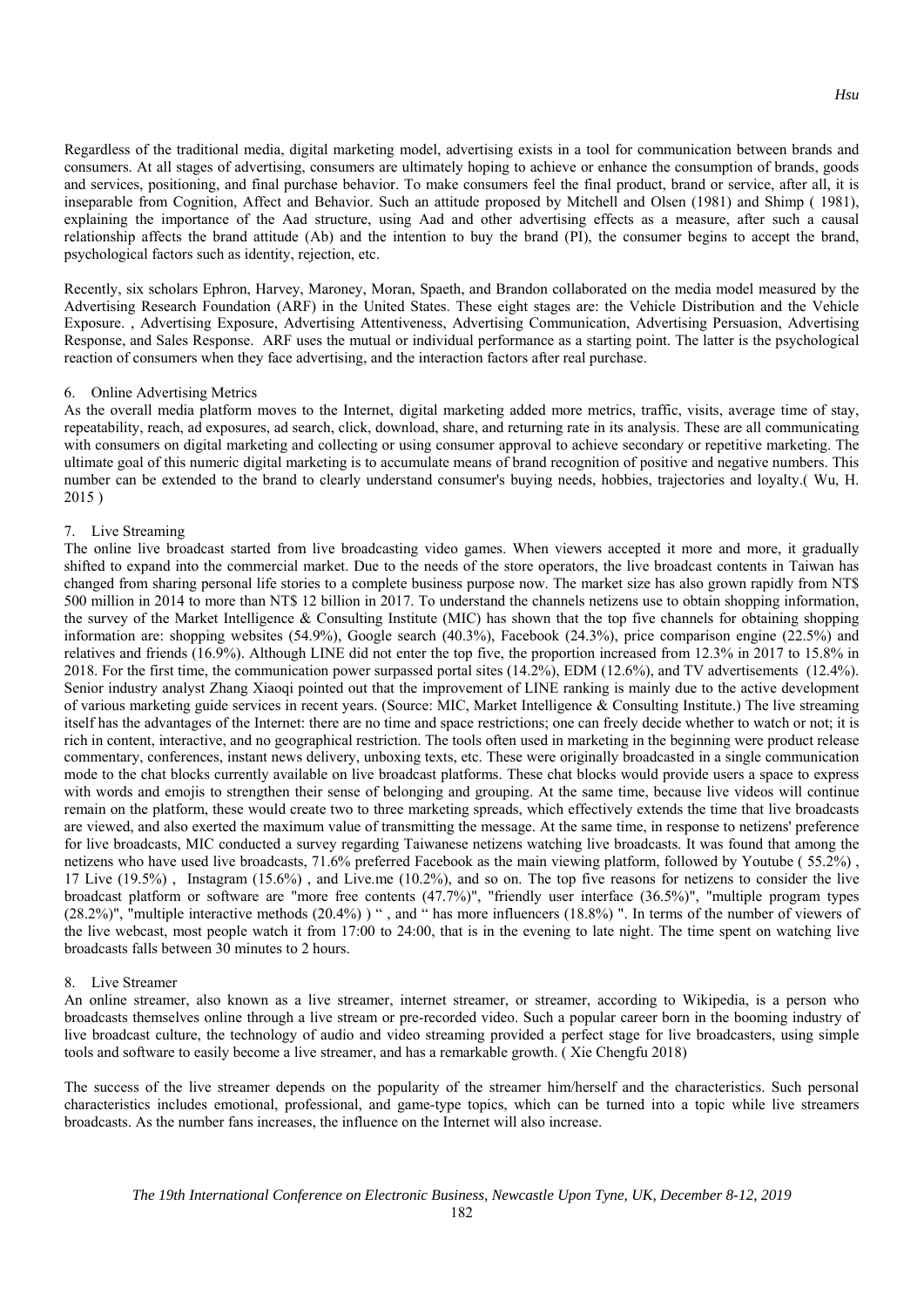At the present, the most representative platforms in Taiwan, such as Twitch, Meerkat, Periscope, Taiwan also has 17, livehouse.in, etc., large players such as Facebook, YouTube have also entered the battlefield. The real-time interactivity of the live broadcast has attracted a large number of netizens to watch it, and has also created a number of influencers. From gaming, performing musical talents, and beautiful women big stomach queens, many people have enjoyed watching them eating. Live streams have also been described as "the last straw that crashed TV news," with unlimited potential. (Source: Digital Times, Carat Media Weekly)

| Company<br>name | <b>Main</b><br><b>business</b> | <b>Go live stream</b>                                                     | <b>Type</b>                               | <b>Purpose</b>                                                                         | <b>Business</b><br>model                                              | <b>Advantage</b> /<br><b>Characteristics</b>                                                         |
|-----------------|--------------------------------|---------------------------------------------------------------------------|-------------------------------------------|----------------------------------------------------------------------------------------|-----------------------------------------------------------------------|------------------------------------------------------------------------------------------------------|
| YouTube         | Video<br>Website               | 2011 starts Live<br>Streaming / 2016<br>starts mobile live<br>streaming   | Individual,<br>events,<br>games           | Increase user<br>engagement                                                            | Advertise<br>ment                                                     | Stable platform                                                                                      |
| friDay<br>Video | Video on<br>demand             | 2013                                                                      | big events,<br>competitions               | Customer<br>service                                                                    | None                                                                  | FETnet Group<br>Resources / Combined<br>with audio and video<br>platform for curatorial<br>marketing |
| Facebook        | Social<br>media                | 2015 August<br>opens up Likes /<br>2016February<br>opens up<br>completely | Celebrities,<br>amateur                   | <b>Extended</b> user<br>stay time / VR<br>layout                                       | Ad                                                                    | Nearly 1.8 billion<br>monthly active users<br>worldwide / 18 million<br>active users in Taiwan       |
| Yahoo TV        | Portal site                    | 2015 soft launch<br>/2016 July -<br>Official launch                       | News,<br>Finance,<br>Sports,<br>Lifestyle | Brand image /<br>Extend user<br>retention time /<br>Increase<br>advertising<br>revenue | Ad/<br>Product<br>placement                                           | Taiwan's main portal /<br>Yahoo technology<br>platform and media<br>resources                        |
| <b>LINE</b>     | Communic<br>ation<br>Software  | 2015                                                                      | Limited to<br>Line<br>accounts            | Customer<br>service                                                                    | One of the<br>official<br>account<br>functions.<br>no extra<br>charge | More than 17 million<br>active users in Taiwan                                                       |

# *Source*: Digital Times, Carlo Media Weekly Figure 1: Network video platform

However, at the same time, many media messages are transmitted quickly, and there is also a competition relationship between the mass media as a whole. If this is explained by the usage and satisfaction as point of views, viewers under different information content of different media are to satisfy themselves. This psychological need comes from the mutual replacement of different media content.

# **CASE STUDY**

Company A was originally an outdoor media company, because of digital age, it has changed its business sales model to provide clients with more solutions to their sales besides just providing advertising services. By adding digital methods that allows online marketing which presents the characteristics of different products, and a complete product introduction, to directly and indirectly assist clients with the issue of advertising and marketing. Therefore, a Facebook's fan page e-store platform is created. According

*Hsu*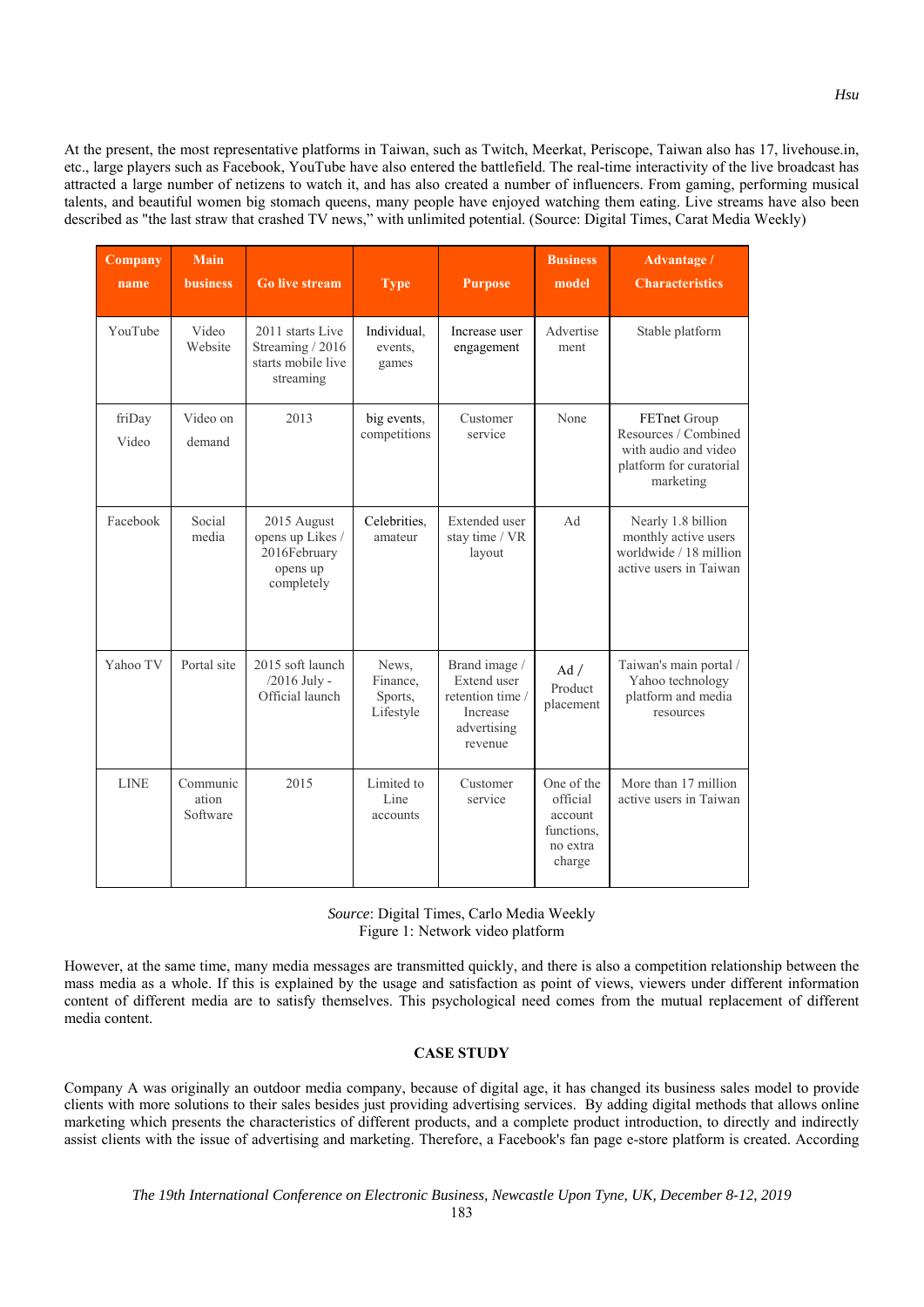to the current overall Taiwanese market, online transactions are high and widely accepted among consumers, and they also trust products sold on e-stores. Company A began to build a platform and have live streamers sell products in real-time. However, Company A has encountered the following problems in its overall operation:

## 1. The number of people added to FB fans page increased too slowly

Live broadcasts require viewers. The newly created FB fan page requires users to join first before any follow-up push event can be launched. Company A has adopted a large number of gift giving methods to boost the number to reach about 4,000 people in just three months. Once the gift promotion activity stagnates, the number of people ceased to increase instantly. At the same time, it is also found that those who join the company A's FB were oriented by free gifts, when live broadcast sales events started, it was expecting to see an increase in the number of active users, however, the actual response was unexpectedly indifferent, completely insensitive, and would not place any order. The result was that a number of people exist in the fan page, but they would not continue to share contents, and the number of fans would not increase any more.

### 2. It 's not easy to find a live stream host

Currently there are two ways to create live streamers in Taiwan: one is that the person already has his/her personal charm, and the other is to become a streamer after training. But these two kinds of people are difficult to cooperate with company A. If the ones with personal charm goes on live stream on Company A's platform, the number of viewers is still limited, and could not generate as many views as his/her own platform. On the other hand, trained streamers usually are restrained under a contract with the training company, if the person takes projects on his/her own, this can only be limited to just talking and sharing instead of saying products, thus it is difficult to generate substantial sales.

### 3. Steaming view traffic is not equal to purchase traffic

The point is, after the traffic is brought in, how to make these like-minded people in FB have resonance and actually make purchase. The most difficult problem Company A is facing currently is that the traffic has continued to increase slowly, but it is viewing traffic only. People would not place orders because of quality or price, for each live broadcast event people are all waiting for incentives or giveaways. Therefore, this could not generate good sales revenue.

## 4. The positioning of the entire e-store is unclear

Positioning has always been an issue that any brand owner must think about first. Company A initially wanted to provide existing customers with a solution to start with, and step into the live streaming e-store business. However, real customer solutions must have complete supporting measures. With no clear positioning, consumers are confused whether to be guided by the e-store itself or by the products, or because of the charm of the live broadcaster, who believes in the product promoted.

# **CONCLUSION AND RECOMMENDATIONS**

In today's era of rich media, consumer behavior is also changing with the times of this digital era. Sting Tao, General Manager of MeMe, once gave an example: a small influencer that has 1,000 faithful fans can make a business of NT\$ 1 million. From this actual market experience, the importance of live streamers is more powerful than the commodity itself. The platform is only a stage of a complete system. According to the foregoing literature, research has found out that consumer behavior is returning to its original position, returning to human nature, and through the Internet, of no geographical and time difference restrictions, live streaming is the next generation's social method, an innovation in the entertainment industry, an indispensable tool for enterprises, and a return to human nature.

This means, the core character that connects people with e-store operators is the live steamer. He/she must have a strong affinity and charisma. The live broadcast topics must combine both the internet industry and entertainment industry. The richness of its content must be adjusted at any time, and with fast speed. Because company A still regards sales as its main purpose, it has been found in the previous literature that good price would not be known to netizens in a closed environment. The incentive for the price will be a major purchase factor, but the source of trust would be shown through the number of traffic.

It is suggested that company A would nurture a professional and dedicated live streamer as the first step. In addition to the professionalism of the original platform system, the number of products, and the evaluation of consumers, the most important thing is communication. Loyal fans would generate high revenue. However, how to find a good live streamer is another issue. We will find out that products might not make you lose the ground, but the operation itself is what would make you win the game. A complete annual planning is the main adjustment strategy. It is not enough to only have good products while doing live streaming. It is important to have the streamer bring in more viewers, these viewers then becomes streamers themselves to share contents out, this is the most important thing for the platform operator to do at the beginning. To start the operation of a platform is hard, and it would have to go through a painful "two-way slow start period", that is, they must first invest resources, find a way to ignite the fire, and then get enough data and feedback to find the right direction.